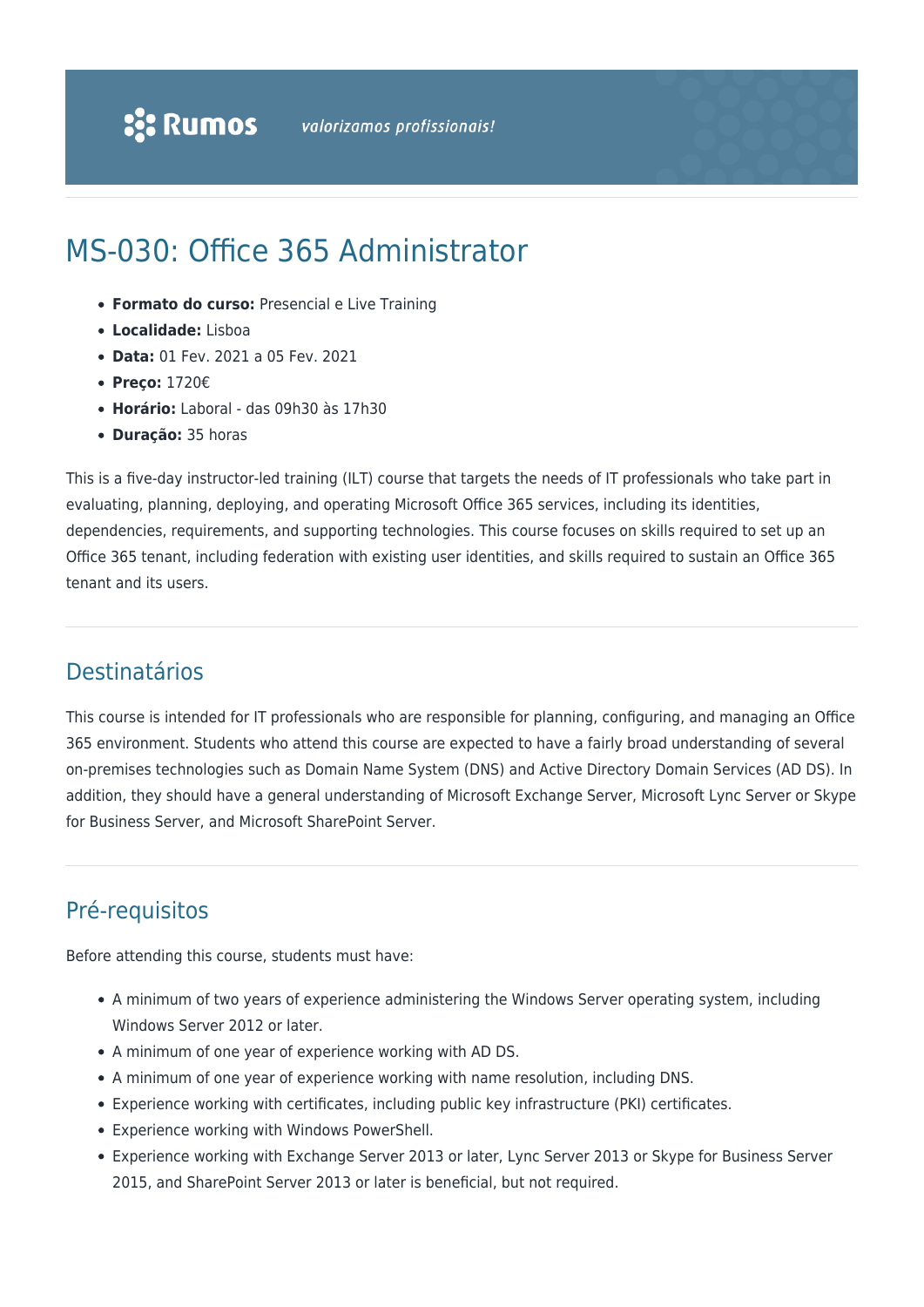# **Objectivos**

After completing this course, students will be able to:

- Plan an Office 365 deployment, configure the Office 365 tenant, and plan a pilot deployment.
- Manage Office 365 users, groups, and licenses, and configure delegated administration.
- Plan and configure client connectivity to Office 365.
- Plan and configure directory synchronization between Microsoft Azure AD and on-premises AD DS.
- Plan and implement the Office 365 ProPlus deployment.
- Plan and manage Microsoft Exchange Online recipients and permissions.
- Plan and configure Exchange Online services.
- Plan and configure Microsoft Teams
- Plan and configure Microsoft SharePoint Online.
- Plan and configure an Office 365 collaboration solutions.
- Plan and configure the integration between Office 365 and Microsoft Azure Information Protection.
- Monitor and review Office 365 services, and troubleshoot Office 365 issues.
- Plan and implement identity federation between on-premises AD DS and Azure AD.

### Programa

#### **Planning and provisioning Office 365**

This module reviews the features of Office 365 and identifies recent improvements to the service, and describes the process of provisioning an Office 365 tenant. This module also identifies the challenges in deploying Office 365 and the benefits of the Microsoft FastTrack for Office 365 approach, as compared to the traditional plan, prepare, and migrate deployment process.

#### Lessons

- Overview of Office 365
- Provisioning an Office 365 tenant
- Planning a pilot deployment

Lab : Provisioning Office 365

- Configuring an Office 365 tenant
- Configuring a custom domain
- Exploring the Office 365 administrator interfaces

After completing this module, students will be able to:

- Describe the features and benefits of Office 365.
- Provision new tenant accounts.
- Plan a pilot deployment of Office 365.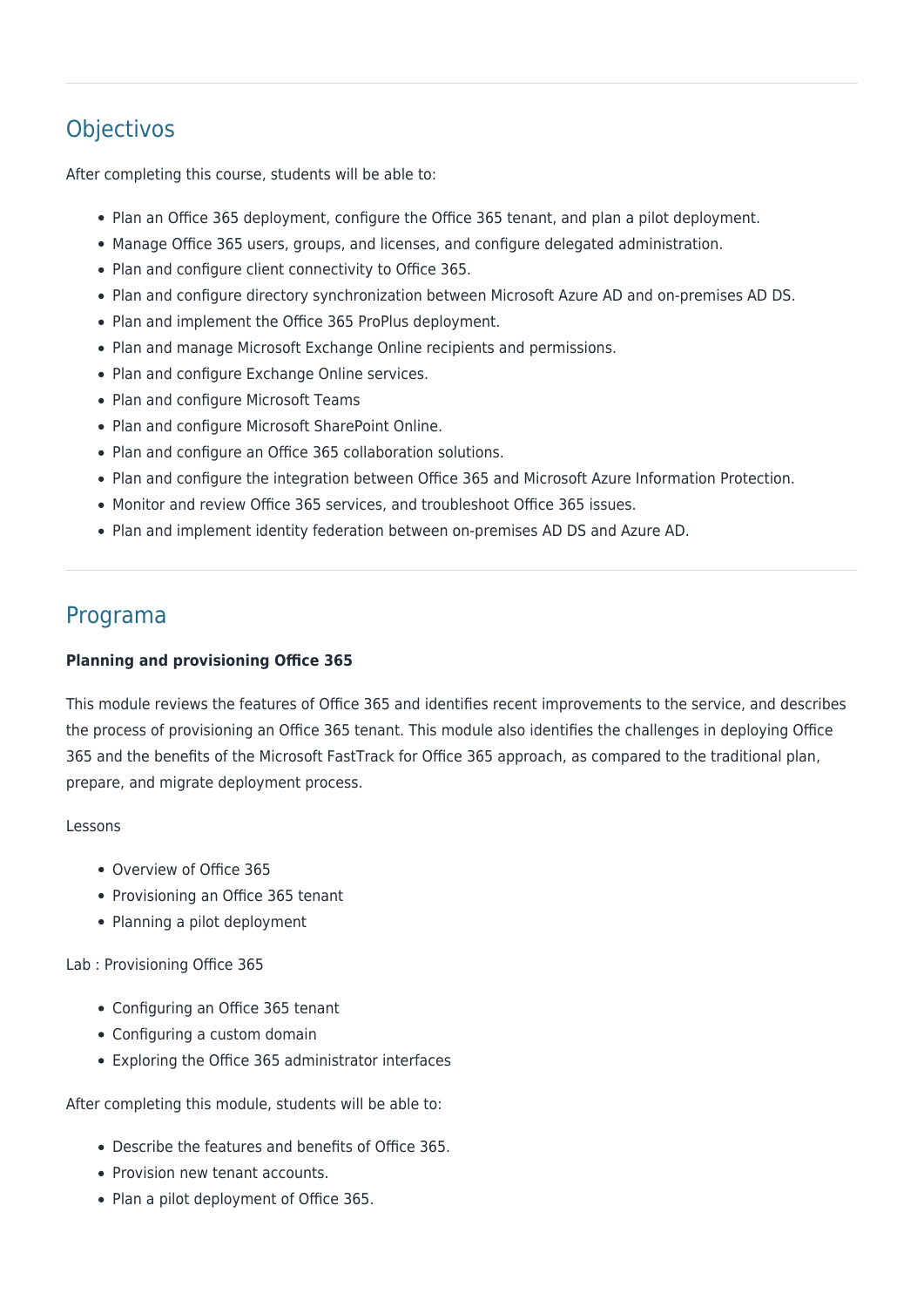#### **Managing Office 365 users and groups**

This module explains how to manage users, groups, and licenses, and configure administrative access by using the Office 365 console and the Windows PowerShell command-line interface. This module also explains how to manage user passwords and configure multi-factor authentication.

#### Lessons

- Managing user accounts and licenses
- Managing passwords and authentication
- Managing security groups in Office 365
- Managing Office 365 users and groups with Windows PowerShell
- Configuring administrative access

Lab : Managing Office 365 users and passwords

- Managing Office 365 users and licenses by using the Microsoft 365 admin center
- Managing Office 365 password policies

Lab : Managing Office 365 groups and administration

- Managing Office 365 groups
- Managing Office 365 users and groups by using Windows PowerShell
- Configuring service administrators

After completing this module, students will be able to:

- Manage user accounts and licenses by using the Microsoft 365 admin center.
- Manage passwords and authentication.
- Manage security and distribution groups by using the Microsoft 365 admin center.
- Manage Office 365 users and groups by using Windows PowerShell.
- Configure administrative access.

#### **Configuring client connectivity to Microsoft Office 365**

This module covers the different types of client software that you can use to connect to Office 365. It also explains the infrastructure requirements that the clients need to connect to Office 365, in addition to how to configure different types of Office 365 clients.

#### Lessons

- Planning for Office 365 clients
- Planning connectivity for Office 365 clients
- Configuring connectivity for Office 365 clients

Lab : Configuring client connectivity to Office 365

- Configuring DNS records for Office 365 clients
- Running the Office 365 connectivity analyzer tools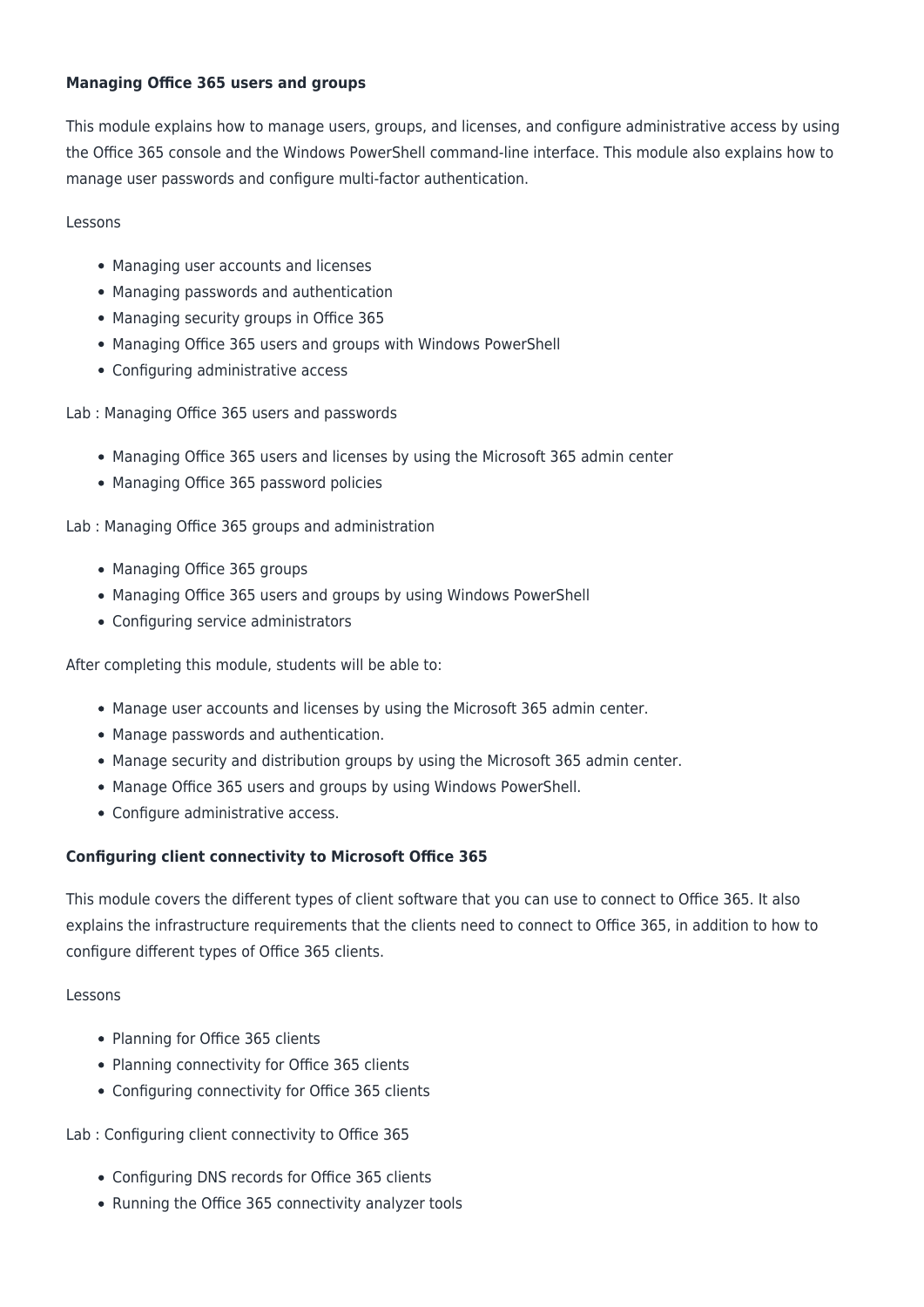Connecting Office apps

After completing this module, students will be able to:

- Plan for the deployment of Office 365 clients.
- Plan for, and troubleshoot, connectivity for Office 365 clients.
- Configure connectivity for Office 365 clients.

#### **Planning and configuring directory synchronization**

This module explains how to plan, prepare, and implement directory synchronization as a methodology for user and group management in an Office 365 deployment. It explains how to prepare an on-premises environment, and install and configure directory synchronization. It also explains how to manage Office 365 identities after you enable directory synchronization.

#### Lessons

- Planning and preparing for directory synchronization
- Implementing directory synchronization by using Azure AD Connect
- Managing Office 365 identities with directory synchronization

#### Lab : Configuring directory synchronization

- Preparing for directory synchronization
- Configuring directory synchronization
- Managing Active Directory users and groups

After completing this module, students will be able to:

- Plan and prepare for directory synchronization.
- Implement directory synchronization by using Microsoft Azure Active Directory Connect (AD Connect).
- Manage Office 365 identities with directory synchronization.

#### **Planning and deploying Office 365 ProPlus**

This module explains how to plan for a client deployment and ensure that users receive the tools that they need to interact with Office 365 effectively. It also explains the planning process, how to make Office 365 ProPlus directly available to end users, and how to deploy it as a managed package. Finally, it describes how to set up Office telemetry so that administrators can track how users are interacting with Microsoft Office.

#### Lessons

- Overview of Office 365 ProPlus
- Planning and managing user-driven Office 365 ProPlus deployments
- Planning and managing centralized deployments of Office 365 ProPlus
- Office Telemetry and reporting

#### Lab : Managing Office 365 ProPlus installations

• Preparing an Office 365 ProPlus managed installation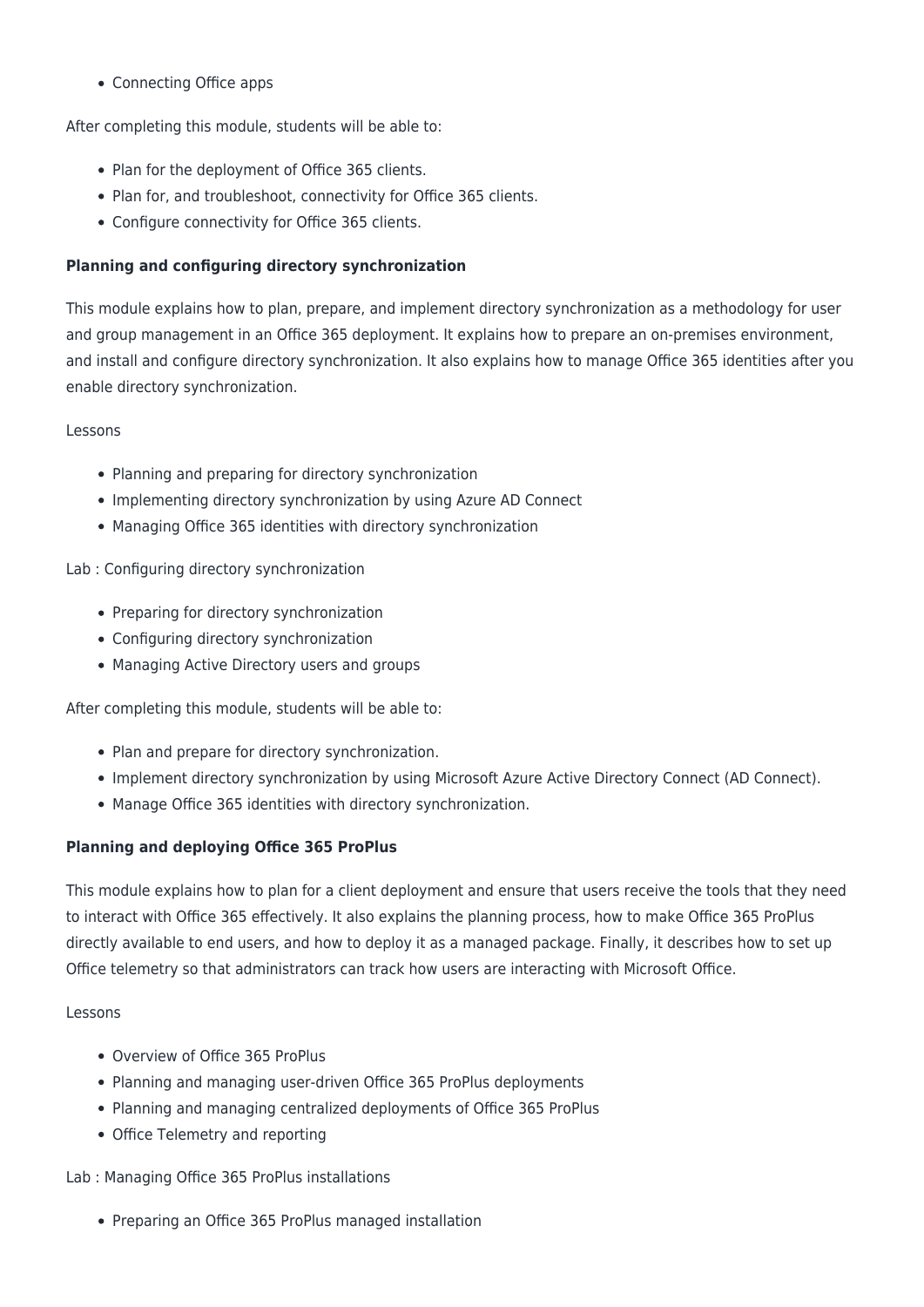- Managing user-driven Office 365 ProPlus installations
- Managing centralized Office 365 ProPlus installations

After completing this module, students will be able to:

- Describe Office 365 ProPlus.
- Plan and manage user-driven Office 365 ProPlus deployments.
- Plan and manage centralized deployments for Office 365 ProPlus.
- Describe Office Telemetry and reporting.

#### **Planning and managing Exchange Online recipients and permissions**

This module describes Exchange Online, and explains how to create and manage recipient objects, and how to manage and delegate Exchange security.

Lessons

- Overview of Exchange Online
- Managing Exchange Online recipients
- Planning and configuring Exchange Online permissions

Lab : Managing Exchange Online recipients and permissions

- Configuring Exchange Online recipients
- Configuring role-based access control

After completing this module, students will be able to:

- Describe Exchange Online.
- Manage Exchange Online recipients.
- Plan and configure delegated administration.

#### **Planning and configuring Exchange Online services**

This module explains how to plan for and configure email flow, in addition to anti-malware and anti-spam settings in Office 365. It also explains how to plan and configure policies for Exchange clients. Additionally, it describes how to plan and configure a migration to Exchange Online.

#### Lessons

- Planning and configuring email flow in Office 365
- Planning and configuring email protection in Office 365
- Planning and configuring client access policies
- Migrating to Exchange Online

Lab : Configuring message transport in Exchange Online

Configuring message transport settings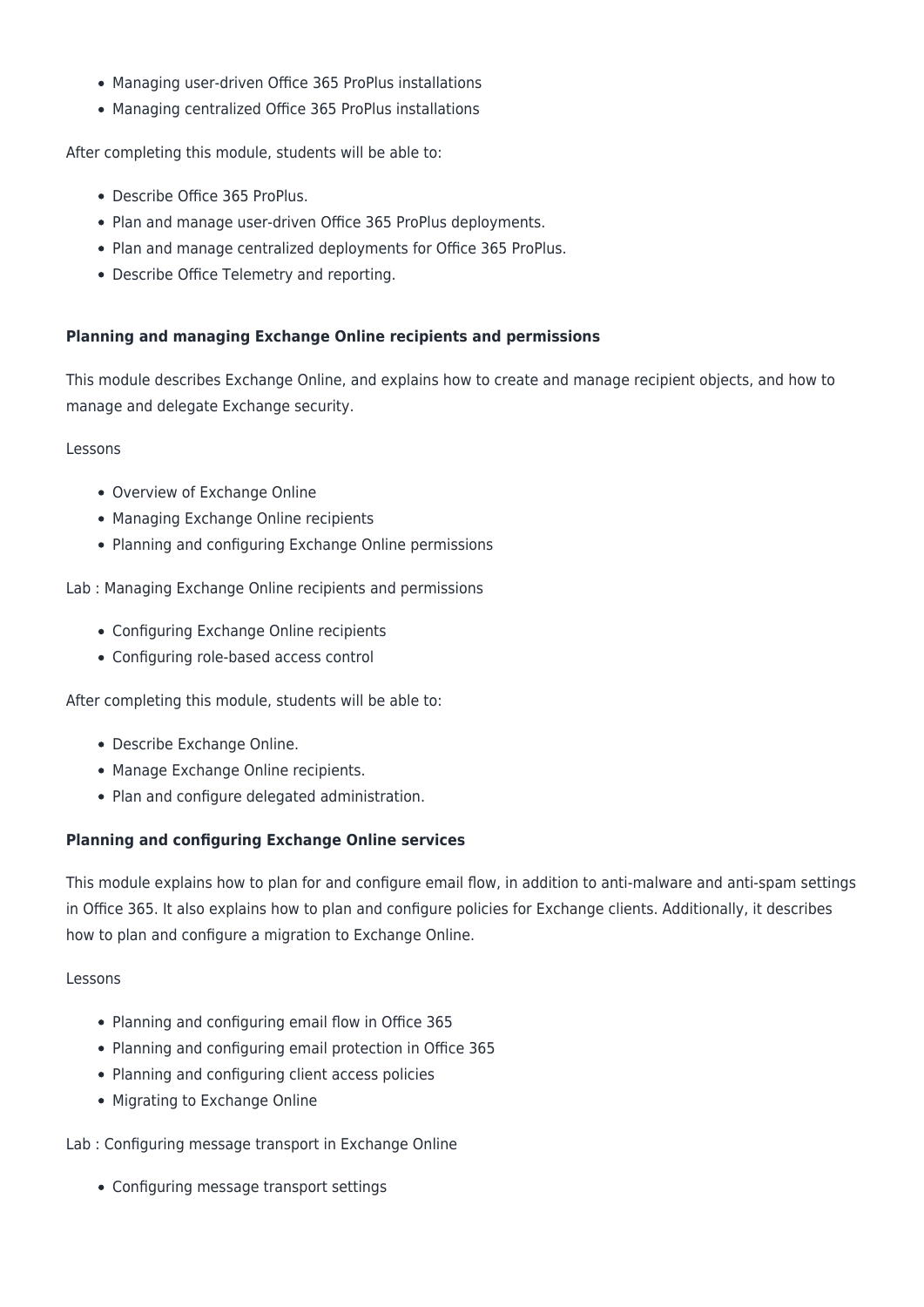#### Lab : Configuring email protection and client policies

- Configuring email protection
- Configuring client access policies

After completing this module, students will be able to:

- Plan and configure email flow in Office 365.
- Plan and configure anti-malware and anti-spam settings in Office 365.
- Plan and configure policies for Exchange clients.
- Plan and configure a migration to Exchange Online.

#### **Planning and deploying Microsoft Teams**

This module explains how to plan and configure Teams. It explains how to configure Teams user settings and clients, and plan for voice integration. It also explains how to transition from Skype for Business to Teams and how Teams integrates with other Office 365 services.

#### Lessons

- Teams Explained
- Deploying Teams
- Authentication and Access
- Transitioning Skype For Buisness to Microsoft Teams
- Management and Reporting

#### Lab : Teams Overview

- Manage Meeting Settings
- Manage Messaging Policies
- Manage Voice Settings
- Manage Org-Wide Settings

After completing this module, students will be able to:

- Plan and Configure Teams
- Configure teams user settings and channels
- manage Voice intergration
- Configure Organization wide settings in teams

#### **Planning and configuring SharePoint Online**

This module describes how to configure SharePoint Online services. It explains how to plan and configure SharePoint site collections and external user sharing. It also provides a brief overview of additional portals, such as the video portal.

#### Lessons

Configuring SharePoint Online services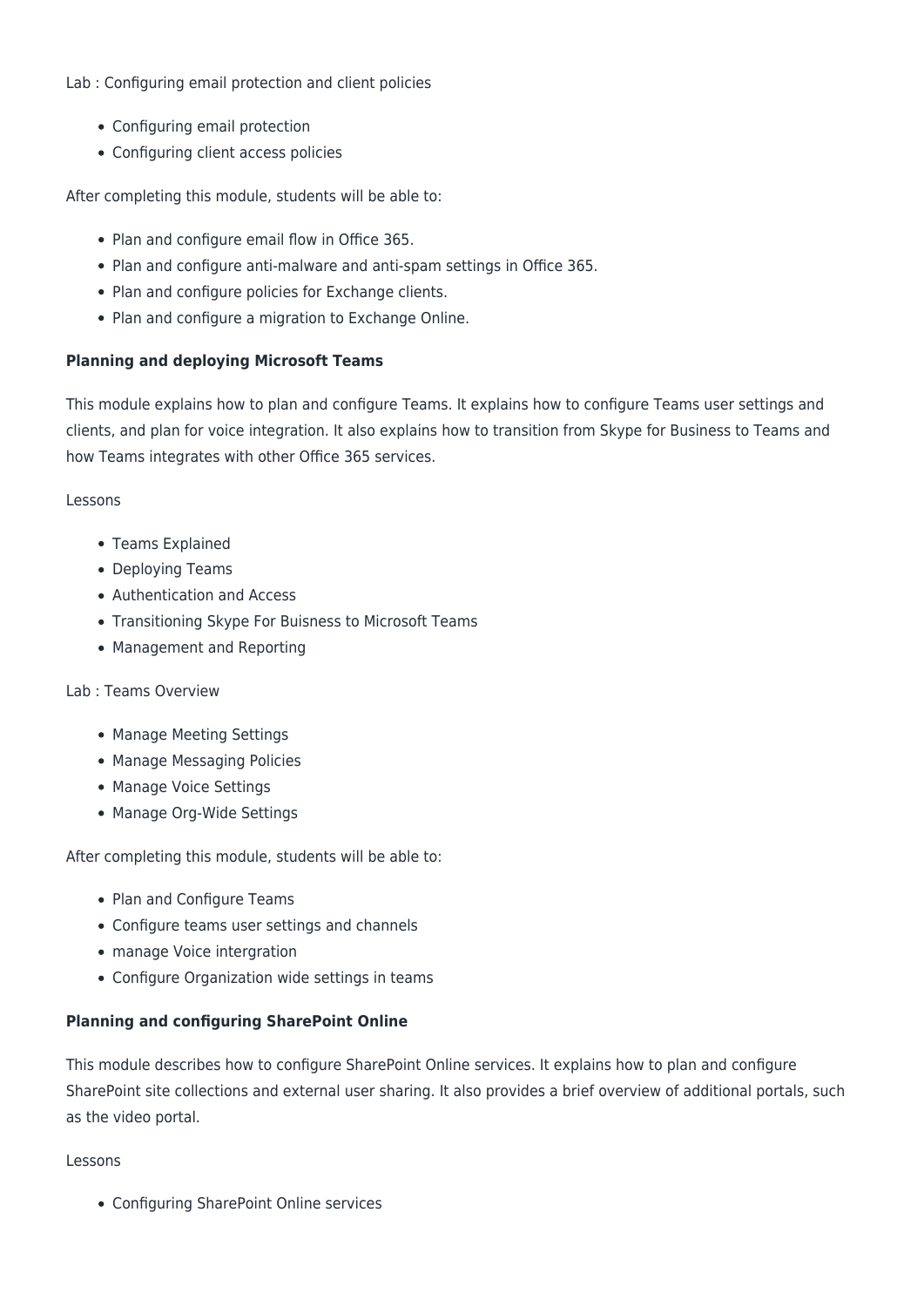- Planning and configuring SharePoint Online site collections
- Planning and configuring external user sharing

Lab : Configuring SharePoint Online

- Configuring SharePoint Online settings
- Creating and configuring SharePoint Online site collections
- Configuring and verifying external user sharing

After completing this module, students will be able to:

- Configure SharePoint Online services.
- Plan and configure SharePoint Online site collections.
- Plan and configure external user sharing.

#### **Planning and configuring an Office 365 collaboration solution**

This module describes how to enable and configure Yammer Enterprise. It also explains how to configure OneDrive for Business and Office 365 groups.

#### Lessons

- Planning and managing Yammer Enterprise
- Planning and configuring OneDrive for Business
- Configuring Office 365 groups

Lab : Planning and configuring an Office 365 collaboration solution

- Configuring Yammer Enterprise
- Configuring OneDrive for Business
- Configuring Office 365 groups

After completing this module, students will be able to:

- Enable and configure Yammer Enterprise.
- Enable and configure Yammer Enterprise.
- Configure Office 365 groups.

#### **Planning and configuring security and compliance in Office 365**

This module describes the compliance features in Office 365 and how to manage them. It explains how to plan and configure Azure Information Protection. Additionally, it explains the security features in Office 365.

#### Lessons

- Overview of the compliance features in Office 365
- Planning and configuring Azure Information Protection in Office 365
- Managing the compliance features in Office 365

#### Lab : Configuring Rights Management and compliance